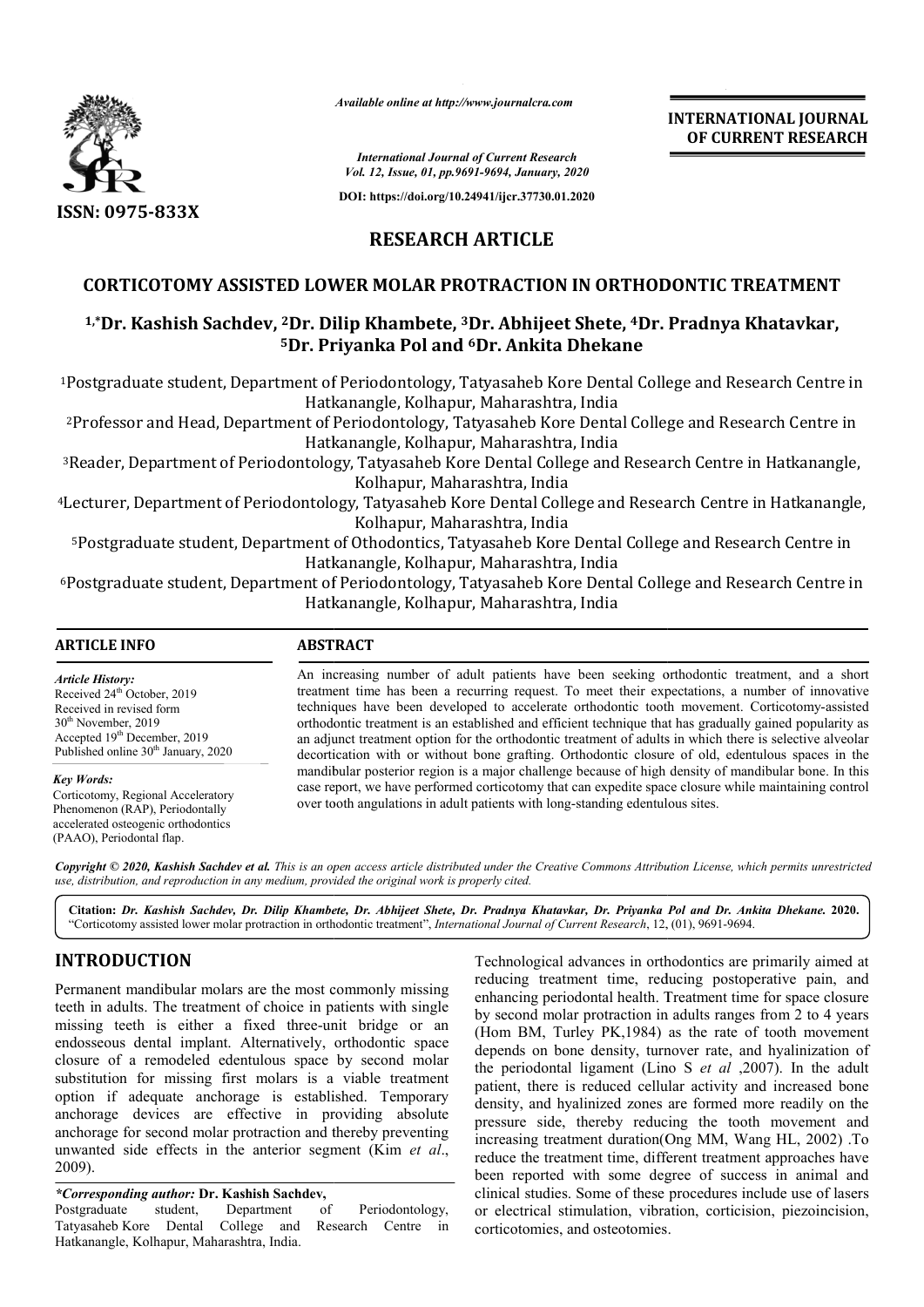#### **Pre treatment**



**Figure 1. Spacing between 45 and 47**

**Surgical Treatment:**

**3 months follow up**







**Figure 2. Pre treatment Orthopantomogram Mesiodistal space is 8mm**



**Figure 3. Crestal Incision Figure 4. Full thickness flap reflected**



**Figure 5. Indentation Corticotomy on Figure 6. Interuppted 4-0 sutures given bucaal and occlusal cortical plate in**



**Figure 7. Mesiodistal space reduced with**



**Figure 8. Orthopantomogram after 3 months follow up with protraction of 47**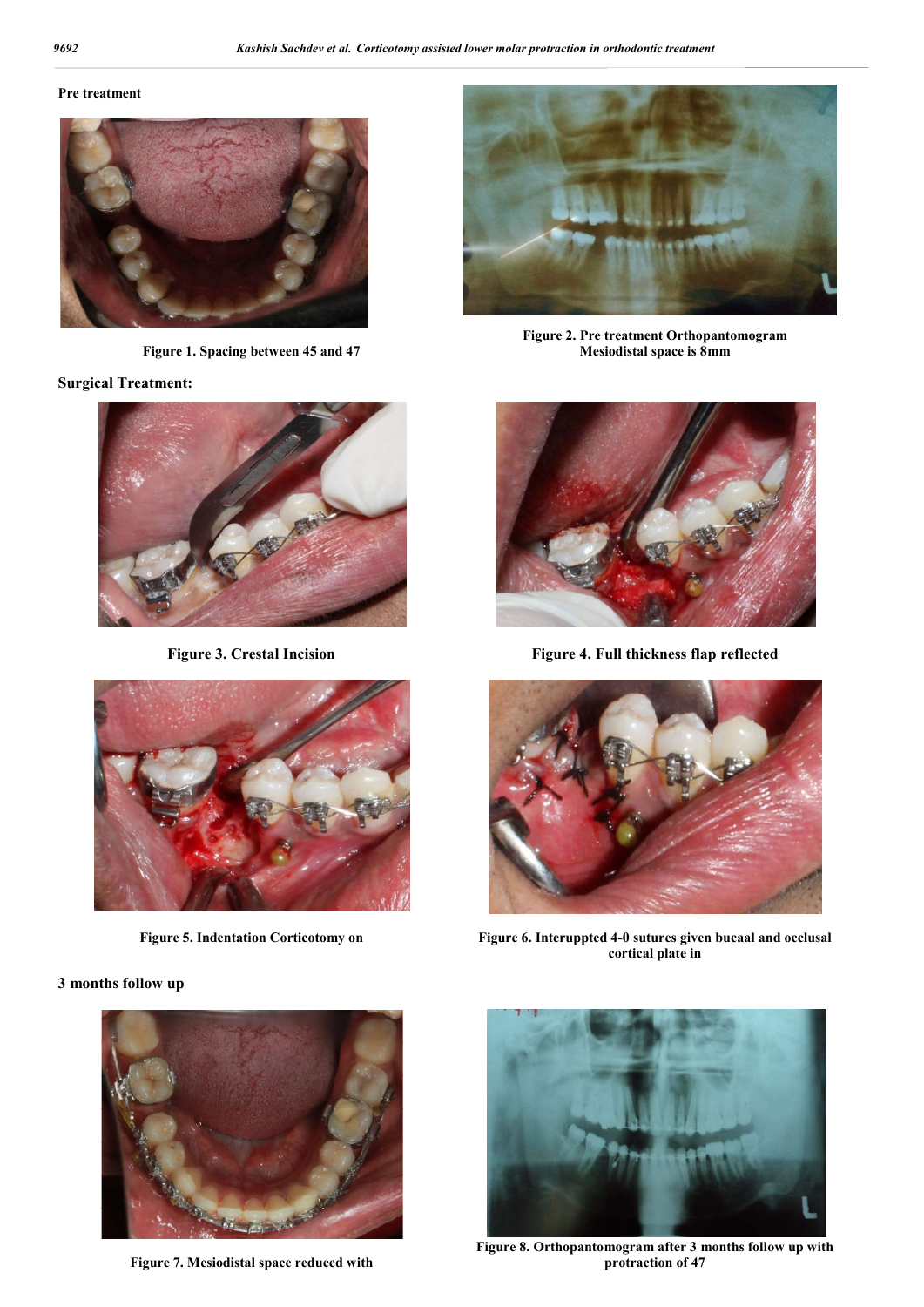#### **5 months follow up:**



Corticotomy-facilitated tooth movement was first described by L.C. Bryan in 1893. However it was first introduced in 1959 by Kole as a means for rapid tooth movement. Corticotomy is a procedure whereby only the cortical bone is cut, perforated, or mechanically altered in a controlled surgical manner and at the same time penetrating into the bone marrow minimally. This is in contrast to an osteotomy, which is defined as a surgical cut through both cortical and medullary bone (Wilko TM,2009). A technique in which combination of a selective decortications facilitated orthodontic technique and alveolar augmentation is performed is known as Periodontally accelerated osteogenic orthodontics (PAOO) (Wilckoet al., 2001). Orthopedist Harold Frost recognized that surgical wounding of osseous hard tissue results in striking reorganizing activity adjacent to the site of injury in osseous and/or soft tissue surgery. He collectively termed this cascade of physiologic healing events the regional acceleratory phenomenon (RAP) (Frost, 1983). The two main features of RAP in bone healing include decreased regional bone density and accelerated bone turnover, which are believed to facilitate orthodontic tooth movement. The RAP begins within a few days of injury, typically peaks at 1–2 months, usually lasts 4 months in bone and may take 6 to more than 24 months to subside. As PAAO technique is time consuming and expensive, selective alveolar decortication was planned in this patient for protraction of lower right first molar.

#### **CASE REPORT**

A 24 year old male patient was referred to the department of Periodontolgy regarding opinion about space closure in the region of 46 from the department of orthodontics. After approximately 2 years into his treatment, space closure was still not achieved in the area of 46 which was extracted before fixed orthodontic therapy began. Patient was healthy with no medical history. No signs and symptoms of temporomandibular dysfunction were observed. His intra oral examination revealed Angle's class II malocclusion on left side. After carefully assessing his condition, it was decided that space closure could be achieved surgically.

**Surgical technique:** There are three basic types of corticotomy that might be planned in adult patients with missing lower first molars in atrophic alveolar ridges (Kook et al., 2013)

 Traditional or circumscribed corticotomy involves 2mm vertical and horizontal cuts in the cortical bone



**Figure 9. Space closure Figure 10. Orthopantomogram after 5 months follow up**

circumscribing the teeth to be moved It can be used in cases of thin bony root coverage.

- Triangular corticotomy describes the removal of triangular portions of the buccal and lingual cortical plates.It can be implemented when more efficient root movement is required or where the buccal cortical bone is too thin for decortication or indentation.
- Indented decortication, a modification of the technique described by Wilcko and colleagues, involves making several perforations on the buccal, lingual, and occlusal surfaces of the cortical plate with a round bur . The bone layer covering the root surface must be thick enough for this procedure.

In this case, it was decided to proceed with indented decortication because of the thick cortical bone present in the mandibular posterior region.

The area selected for surgery was anesthetized using lidocaine hydrochloride 2 % with adrenaline 1:80,000. Flap design: Crestal incision and vertical releasing incision was place to preserve the interdental papilla and a full thickness flap was raised (Figure 3&4). Corticotomy: The decortication was carried out on the cortical plates in the missing first molar region of the fourth quadrant using a round carbide bur under copious irrigation to prevent overheating .Perforations were made on the buccal and occlusal region (Figure 5).Due to presence of vital structures like the lingual artery and difficulty in accessibility, no perforation were performed in the lingual region. Patient was recalled after 7days for suture removal and was sent to the department of orthodontics for molar protraction. Patient was called once a month for orthodontic activation till the complete closure was achieved in the missing 46 region. Complete closure of 46 region was observed in 5 months (Figure 9) which was made possible due to corticotomy procedure.

## **DISCUSSION**

Selective alveolar corticotomy has been shown to shorten treatment, enhance stability, and open new possibilities for tooth movement (Hassan A, 2010). Corticotomy-assisted space closure can be a viable treatment option in cases of atrophic alveolar bone and inappropriate crown/root ratios due to vertical bone loss. Corticotomy-facilitated orthodontics is also indicated for non-extraction treatment of crowding, shortening treatment duration, extrusion of ankylosed teeth, intrusion of